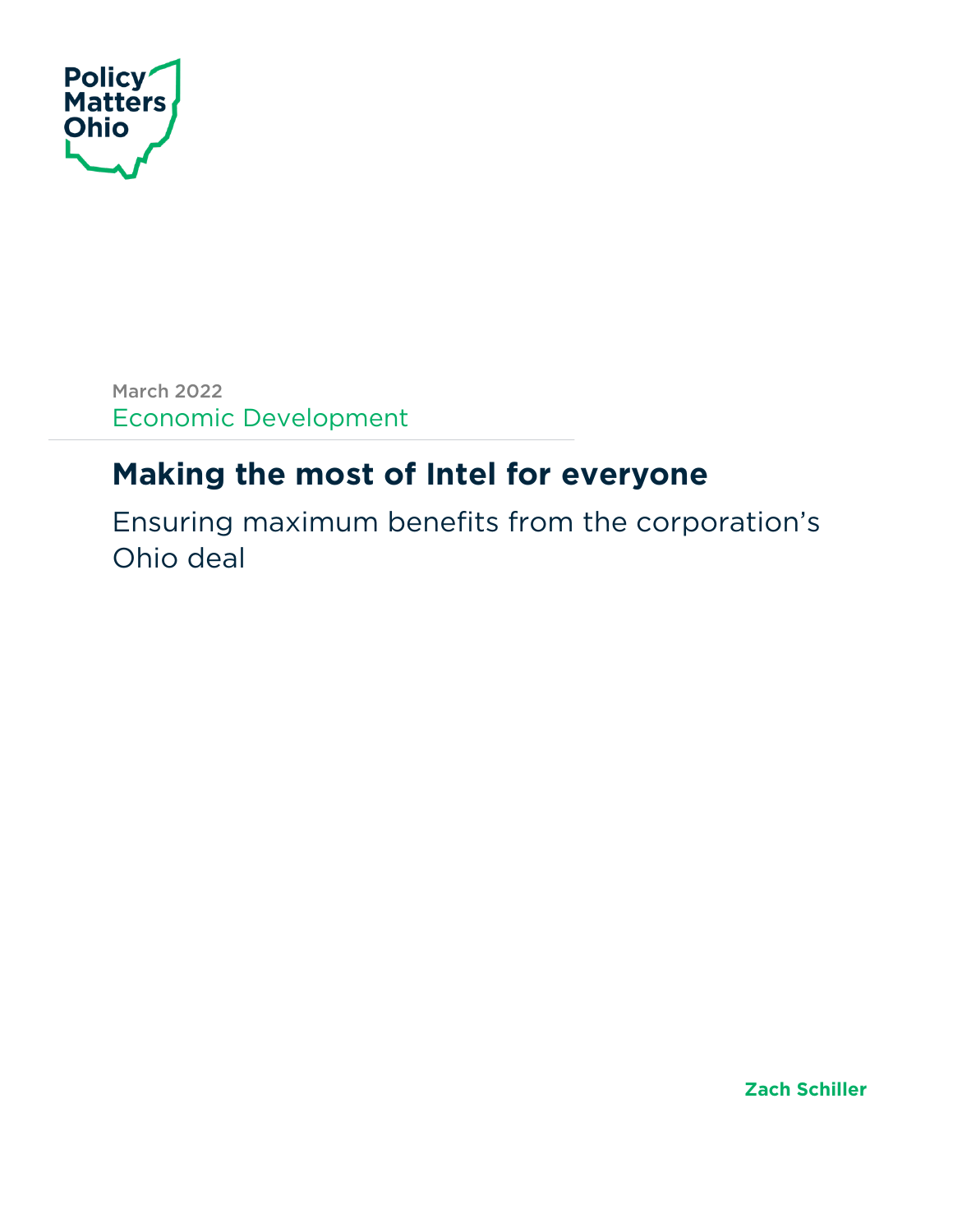

# **Introduction**

Intel Corporation's announcement that it would spend \$20 billion to build two semiconductor plants in Ohio is good news for the state's economy. It also represents the largest economic development deal in Ohio's history. Ohio is the third-largest manufacturing state. The industry has supported our standard of living as well as provided better pay than others to people of color.<sup>1</sup> If they proceed as promised, the Intel plants and the associated supplier investments will go a long way toward defining the future of manufacturing in Ohio.

The DeWine administration is promising a total of more than \$1.9 billion in cash, infrastructure investment and future tax breaks, and that doesn't include another \$150 million from JobsOhio, the private economic development entity, and local property-tax breaks. A significant share of these incentives will require approval by the state legislature.

Intel is to receive \$600 million in a "reshoring grant," which the General Assembly will have to approve. It also will benefit from \$691 million in infrastructure, including \$101 million on water and wastewater capacity, \$300 million on a water reclamation facility and \$290 million on roadwork. And because lawmakers expanded tax breaks in last year's state budget bill, it will be eligible for a 30-year tax credit where Intel will in effect receive much of the state income tax paid by its employees, diverting that increase in revenue from public coffers. That is estimated to add up to \$650 million. $2$ 

The giant amount of public money the state is spending to support the deal, and local property tax breaks, should come with measures to ensure a maximum of benefits for Ohioans. Moreover, the subsidies will be drawn from Ohio's public resources that will not be available to provide education to our young people, recover from the pandemic, and meet a host of other needs, from providing child care for families who desperately need support and keeping college tuition costs down to replacing lead water lines that threaten our health. This makes it crucial to be sure that the state's backing of Intel benefits all Ohioans. This report lays out a minimum set of standards that Intel should meet to qualify for the gigantic subsidies the DeWine administration has pledged to provide.

<sup>&</sup>lt;sup>1</sup> See Michael Shields, "Manufacturing a High-Wage Ohio," The Century Foundation, March 12, 2018, at https://bit.ly/38qtnoQ and State of Working Ohio 2021, Sept. 6, 2021 at https://bit.ly/SOWO\_2021

<sup>2</sup> Mihalik, Lydia, Director, Ohio Department of Development, Discussing State Incentives Regarding Intel, Jan. 28, 2022 at https://www.ohiochannel.org/video/ohio-department-of-development-1-28-2022-discussing-state-incentives-regarding-intel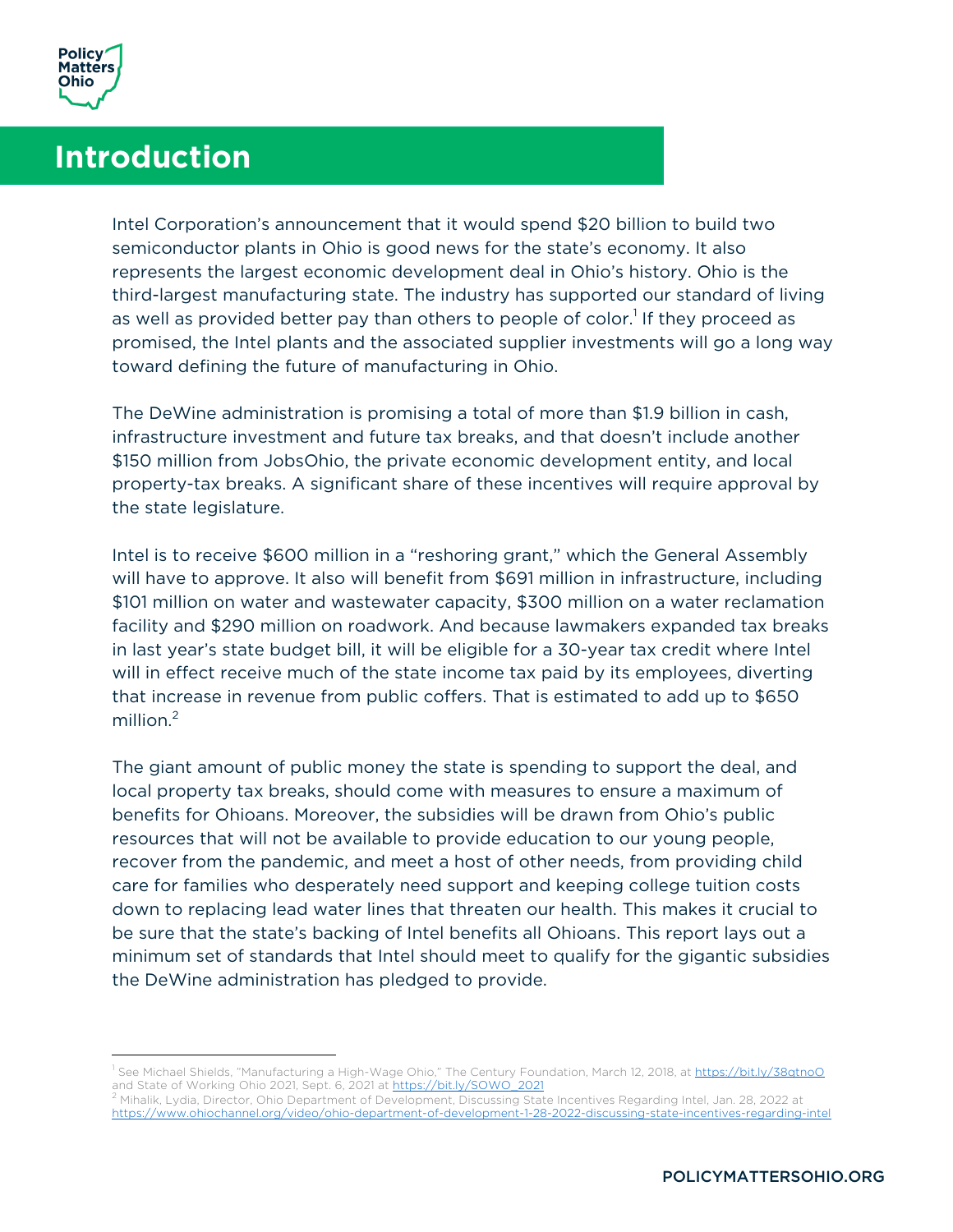## **Effective clawbacks**

The DeWine administration agreed to pay the bulk of these incentives up front effectively betting that Intel will come through on its promises. It could very well do so, and of course Ohioans are all hoping it does. However, it's no sure thing. As recently as last year, some investors thought Intel might spin off its manufacturing facilities. The company has fallen behind key competitors in semiconductor technology, and the Ohio plants along with other big investments announced by its new CEO are an attempt to regain the lead.<sup>3</sup> If the company succeeds, it could invest \$100 billion and Ohio could become the site of its biggest production operations. But if history is a guide, it may not be a smooth ride. In 2016, for instance, Intel announced it would lay off 12,000 employees, or 11% of its workforce, as it shifted away from its dependence on demand for its products in personal computers.<sup>4</sup>

Here in Ohio, recent reports from the state attorney general have found that recipients of grants, loans and tax credits for economic development complied with their commitments just under two-thirds of the time, including barely half of job creation tax credits.<sup>5</sup> In 2020, General Motors had to repay Ohio \$28 million, or nearly half the tax break it had gotten for its Lordstown assembly plant since 2009, because it violated the terms of its agreement. <sup>6</sup> That may have been the biggest clawback—a return of incentives paid out—in U.S. history.

All of which is good reason why a bill to provide Intel with support needs to include clawbacks. In fact, in describing the incentives to the media in January, Lydia Mihalik, director of the Ohio Department of Development, cited the clawback issue. Referring to the \$600 million in cash, she said, "this incentive is performance-based, so if Intel fails to deliver on their commitments, which we're very confident they won't, they will not be eligible for the grant so we would have a discussion then of disbursed funds that would be clawed back."<sup>7</sup> As of March 7, according to the Department of Development, there were no agreements with Intel in place, so details of them remain unknown.<sup>8</sup> State lawmakers should make good on Mihalik's statement and ensure

 $3$  Clark, Don, "The World Needs What Intel Makes. Can it Make a Comeback?" The New York Times, Feb. 17, 2022, at https://www.nytimes.com/2022/02/17/technology/intel-ceo-patrick-gelsinger.html <sup>4</sup>

Email to employees by Intel ECO Brian Krzanich, April 19, 2016, at https://intel.ly/3iaOujQ

<sup>5</sup> Dave Yost, Ohio Attorney General, "2020 Report to the General Assembly: Compliance with State Awards for Economic Development," Submitted to the Ohio General Assembly Pursuant to Section 125.112(G) of the Ohio Revised Code, at https://bit.ly/3lu6h0l. The report covering 2019 is available at https://bit.ly/3llW4md

<sup>6</sup> O'Brien, Dan, "Ohio just ordered GM to repay \$28 million in tax breaks for closing the Lordstown auto plant," ProPublica -The Business Journal, Sept. 28, 2020, at https://bit.ly/3IfmeY4 GM also provided \$12 million to support education and job training in the Mahoning Valley.

<sup>&</sup>lt;sup>7</sup> Mihalik, op. cit.<br><sup>8</sup> Email to Zach Schiller from Todd Walker, Chief Communications Officer, Ohio Department of Development, March 7, 2022.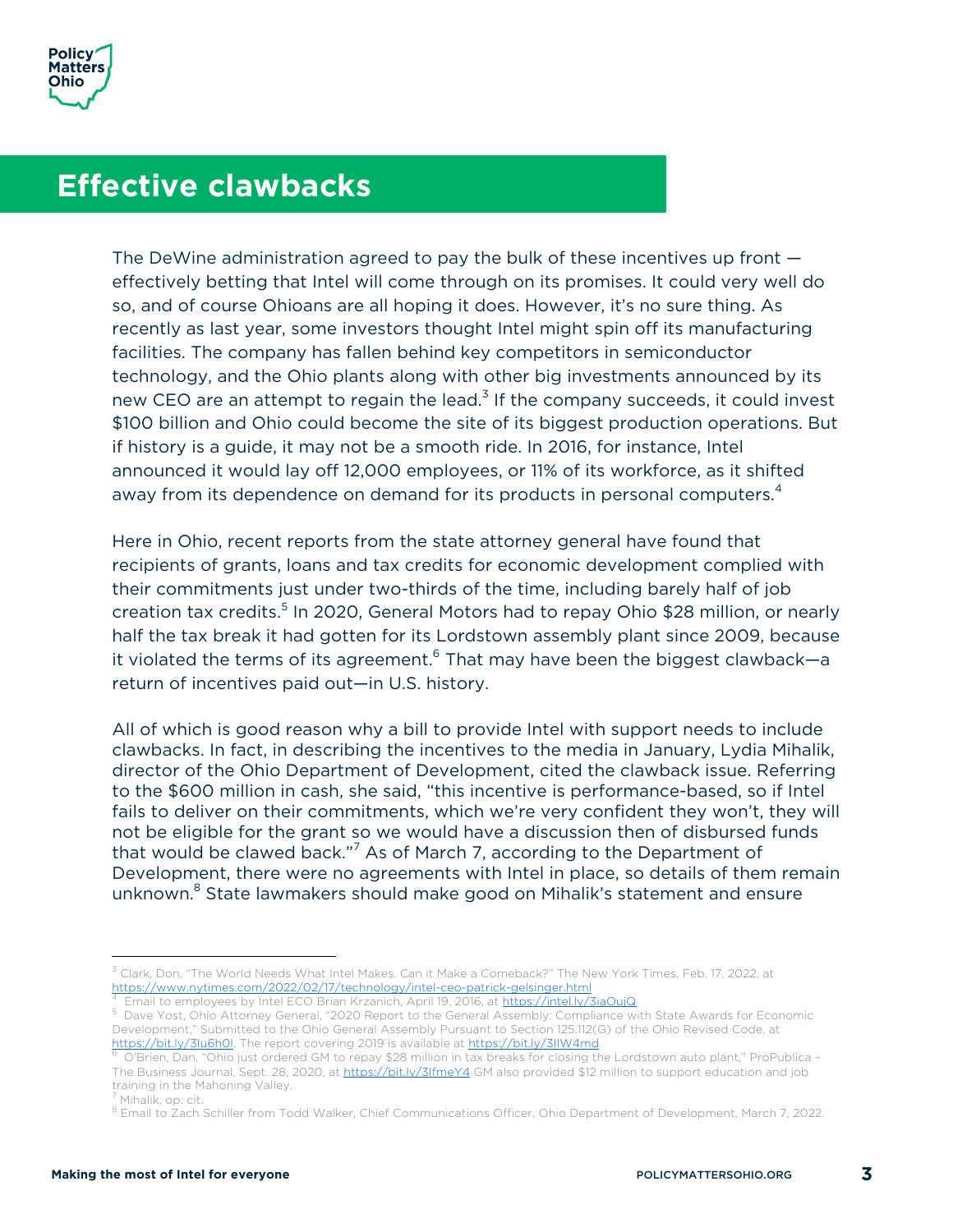

strong, enforceable clawbacks in those agreements and in any legislation that the General Assembly approves.<sup>9</sup>

Mihalik said that Intel would provide an annual report detailing the project's status, including data on job creation, the number of full-time employees, payroll, incometax revenue, and other information. Such a report should include jobs created (fulland part-time), wages and benefits paid, capital invested, and compliance with federal, state, and local laws. It should include a statement summarizing any instance during the previous calendar year in which the company or a major Ohio supplier was determined by a government agency to have violated any federal, state, or local law. The report should include any violations of regulations relating to environmental protection, taxation, labor standards or employment discrimination, or if a government agency notified the corporation that it initiated an investigation of a possible violation. This would allow Ohioans to track the success of our outlays.

#### **Jobs for Ohioans**

The DeWine administration has said that jobs will average \$135,000 a year, plus benefits, but averages can be highly skewed. <sup>10</sup> Legislation granting Intel state support should include wage and benefit standards so that all workers make familysustaining wages and benefits. According to the Economic Policy Institute, the cost of a modest but adequate standard of living in the Columbus metropolitan area for a family of one adult and two children is  $$70,190$  a year.<sup>11</sup> Though most Intel U.S. hourly workers make that much, some don't. According to the company's 2019 data reported to the U.S. Equal Employment Opportunity Commission, more than 3,000 of its nearly 10,000 U.S. technicians made less than \$62,919 that year. While this data overstates the number making that little, it illustrates that the pay figure cited for Ohio is an average that doesn't cover everyone.<sup>12</sup> Thus, a wage standard is worthwhile to be sure all Intel Ohio jobs are good jobs.

Ohioans should be the chief beneficiaries of the jobs Intel creates — and the same should be true of major Intel suppliers that win incentives, too. In New Mexico, as part of a revenue bond that supported its investment, Intel committed that at least 60% of the people it hired to work at its Rio Rancho facility would be state residents for at least one year. Since 1995, Intel has made good on that goal overall, though it failed to do so in the past three years.<sup>13</sup> Under the lease agreement for the bonds, Intel is

<sup>&</sup>lt;sup>9</sup> Good Jobs First, an organization promoting accountable development, produced model clawback legislation that could serve as a basis. See "Model Legislation for Accountability in Economic Development," pp. 11-12, at https://bit.ly/3wd0mtP<br><sup>10</sup> Ohio Department of Development PowerPoint, "What Ohio is Getting," Jan. 28, 2022<br><sup>11</sup> Economic

<sup>12</sup> Intel 2017, 2018 and 2019 EEO-1 Pay Disclosure, https://intel.ly/3u2BZML Intel noted that these are W2 Box 1 earnings; this means employees hired after the start of the year appear to have lower earnings because the W2 only covers those after the start date. Employee 401(k) contributions would also lower these reported earnings. These figures cover what the EEO-1 report calls "technicians," which aligns most closely but not exactly with Intel what calls hourly workers.<br><sup>13</sup> Intel, New Mexico RISE Report, 2020-2021 Impact, p. 8.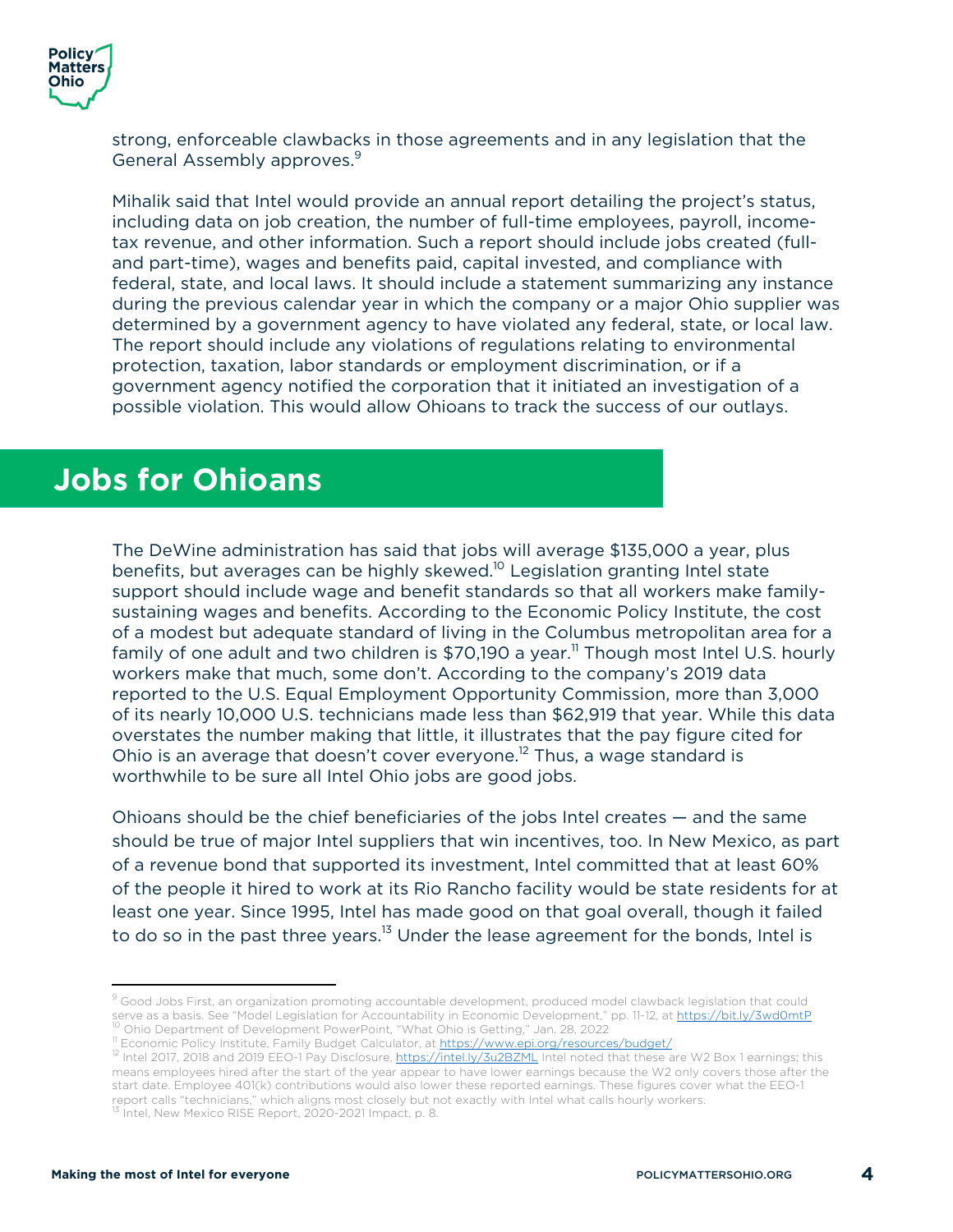

required to pay the county \$100,000 for school-to-work programs if it doesn't meet the hiring goal.  $14$ 

Ohio is a much larger state with a far bigger workforce than New Mexico, so it is reasonable to set a higher target of 80% for hiring of state residents. In addition, there should be a more significant penalty for missing the goal.

#### **Diversity goals**

In its recent annual 10-K statement to the Securities and Exchange Commission, Intel says, "Diversity and inclusion are core to Intel's values and instrumental in driving innovation and positioning us for growth. Over the past decade, we have taken actions to integrate diversity and inclusion expectations into our culture, performance and management systems, leadership expectations, and annual bonus metrics. We are proud of what we have accomplished to advance diversity and inclusion, but we recognize we still have work to do, including beyond the walls of Intel."<sup>15</sup>

The company has set a variety of goals for expanding the number and share of both women and what Intel calls "underrepresented minorities" (which include African Americans, Latinx and Native Americans) in leadership and technical positions. Among these goals is to increase the number of U.S. Black employees in senior, director and executive roles by 30% by the end of 2023, and to double the number of women and under-represented racial groups in senior leadership from 1,250 and 380, respectively, in 2020 to 2,500 and 760 in 2030. <sup>16</sup> Overall, these underrepresented groups accounted for 16.1% of Intel's U.S. workforce as of Oct. 1, 2020, but 10.7% of senior staff, 7.6% of directors and 8.5% of executives.<sup>17</sup>

Intel should meet its own stated corporate goals to be eligible for the full incentives Ohio is set to award the company and should also ensure that its employment is representative of the Columbus metropolitan area population (and include the demographics of its Ohio employees in its annual reports cited above). It should follow through on similar goals with Ohio suppliers as well. It should also engage in targeted hiring of people from high-poverty census tracts in Ohio so there is direct benefit for Ohioans who are most in need.

<sup>&</sup>lt;sup>14</sup> Sandoval County, New Mexico, and Intel Corporation, Lease Agreement, Oct. 26, 2004, \$16,000,000,000 Taxable Industrial Revenue Bonds, p. 30. The agreement also calls for Sandoval County residents to have priority in hiring.<br><sup>15</sup> Intel Corp. Form 10-K, p. 13: <u>https://www.sec.gov/ix?doc=/Archives/edgar/data/50863/000005086322000007/intc-</u> 20211225.htm

<sup>&</sup>lt;sup>16</sup> Intel Corporation, 2020-21 Corporate Responsibility Report, p. 45, at <u>https://intel.ly/3i9qhRT</u><br><sup>17</sup> Intel Corporation, Global Diversity and Inclusion, A U.S. snapshot of our people, at <u>https://intel.ly/3KNYmfF</u>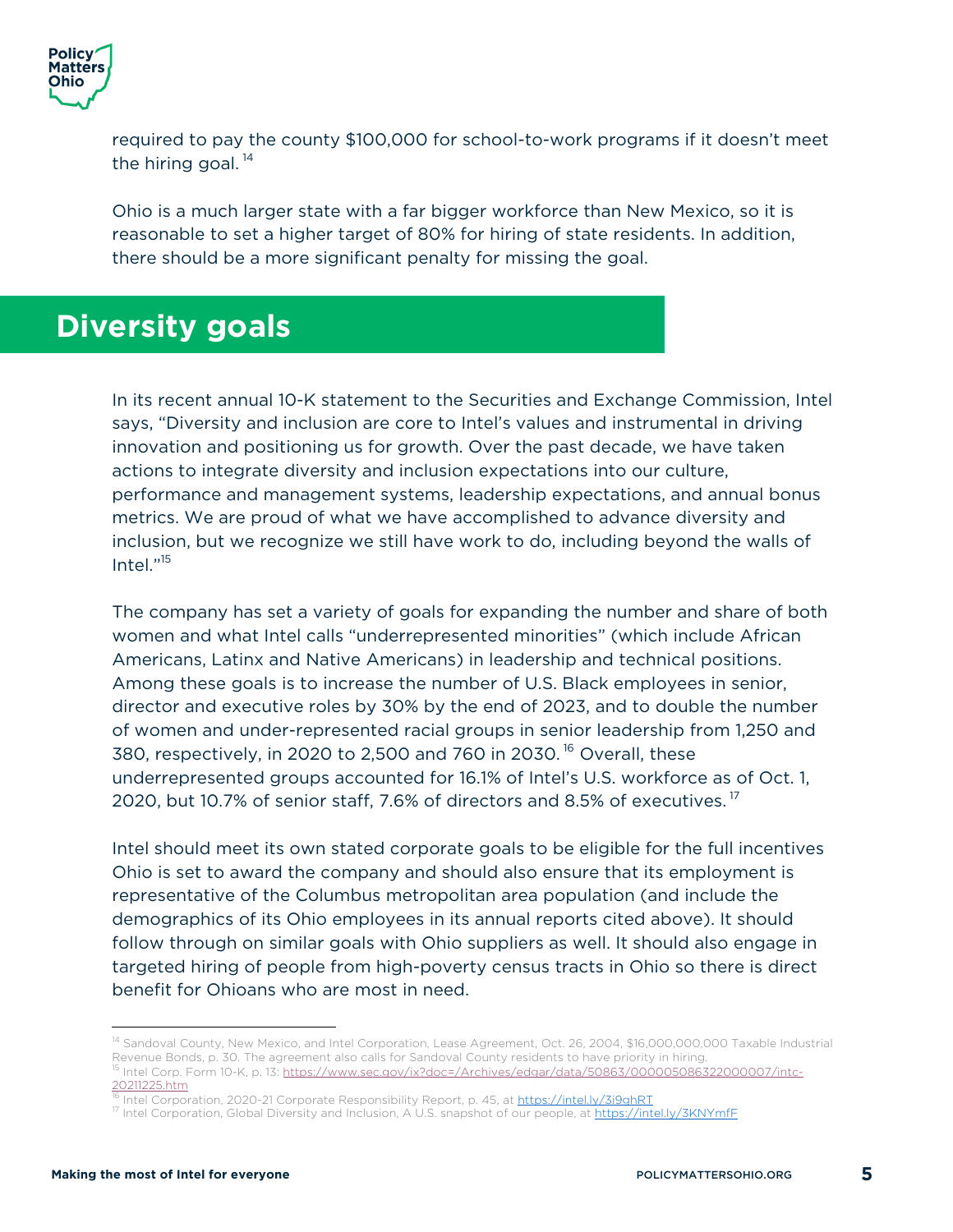

### **Community benefits**

As welcome as Intel's investment may be, as Bill Shkurti and Fran Stewart of The Ohio State University have noted, "it will also create pressure on the local transportation network, local school districts and the local housing market."<sup>18</sup>

"As the demand to supply ratio continues to tilt, Central Ohio faces substantial problems around housing availability, affordability, and instability," the Ohio Housing Finance Agency said in its 2021-2022 housing needs assessment. It noted later, for instance, that, "Twenty-three percent of renters in Central Ohio are severely cost burdened, meaning they spend at least half their income on rent, on par with the state average."<sup>19</sup>

Policymakers need to consider the potential effects the new development will have on housing prices and rents now. Transit needs also need to be aired and answered,  $^{20}$ as well as environmental impacts, since the semiconductor industry is a high-volume user of chemicals and toxic gases.<sup>21</sup> And local schools, which could see an influx of students, must receive the support they need to educate them.<sup>22</sup>

The City of New Albany will abate the local property taxes on the buildings Intel constructs. Under a long-standing agreement with the Johnstown-Monroe Local School District, where the Intel facilities will be located, new municipal income taxes will be shared by the city with the district, which is likely to make the district whole for the revenue it is losing.<sup>23</sup> However, that doesn't cover other nearby districts that are likely to see enrollment increases. And because the Ohio General Assembly repealed the local tangible personal property tax in 2005, the vast majority of Intel's Ohio investment — machinery and equipment — isn't covered by a property tax.

<sup>18</sup> Shkurti, Bill and Fran Stewart, "Intel Comes to Ohio: Prospects and Challenges. A Supplement to *Transforming Ohio's Economy in the Wake of the Great Pandemic*," The Ohio State University, John Glenn College of Public Affairs, Feb. 16, 2022, at

 $^\text{19}$  Ohio Housing Finance Agency, "Central Ohio Regional Housing Needs Assessment, Fiscal Year 2022," Office of Housing  $\,$ Policy, July 1, 2021, to June 30, 2022, at https://ohiohome.org/research/documents/CentralOhio-rHNA.pdf

<sup>&</sup>lt;sup>20</sup> Schuermann Kuhlman, Mary, Public News Service, "Ohio Group Urges Expanded Transit for 'Silicon Heartland," Feb. 3, 2022, at https://www.publicnewsservice.org/2022-02-03/urban-planning-transportation/ohio-group-urges-expanded-transit-for-<br>silicon-heartland/a77702-1

<sup>&</sup>lt;sup>21</sup> Cooley, Patrick, "Intel's chip manufacturing has a massive carbon footprint. What will this mean for Ohio?" The Columbus Dispatch, Feb. 1, 2022, at https://www.dispatch.com/story/news/environment/2022/02/01/intels-manufacturing-process-hasmassive-carbon-footprint/9252597002/ For historical background on the semiconductor industry and the environment in its original home, Silicon Valley, see Leslie Byster and Ted Smith, "From Grassroots to Global: The Silicon Valley Toxics Coalition's Milestones in Building a Movement for Corporate Accountability and Sustainability in High-Tech Industry," in "Challenging the<br>Chip: Labor Rights and Environmental Justice in the Global Electronics Industry," Temple Univers <sup>22</sup> Weidig, Dave, "Johnstown, other local school districts prepare for growth with \$20 billion Intel project," Newark Advocate. Jan. 26, 2022, at https://www.newarkadvocate.com/story/news/education/2022/01/26/johnstown-licking-county-schools-

prepare-intel-growth/6593657001/ <sup>23</sup> Conversation of Policy Matters Ohio researcher Guillermo Bervejillo with Kimberly Pulley, Treasurer/CFO, Johnstown-Monroe Local School District, March 1, 2022.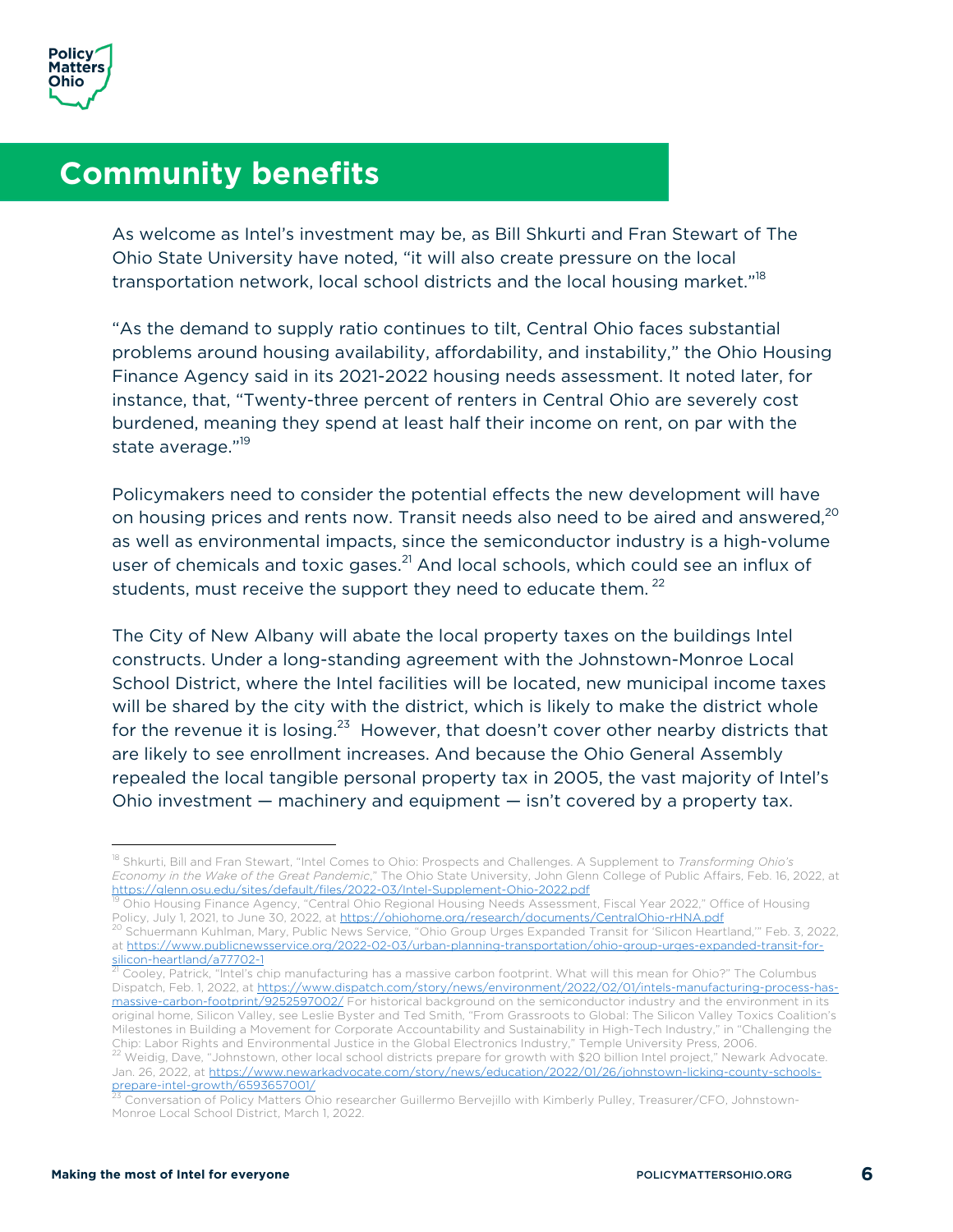In Oregon, where property tax covers such machinery and Intel is the largest private employer, the corporation gets giant property-tax breaks. One 2018 report found that the Hillsboro School District there, where Intel is located, forewent \$96.7 million in revenue in Fiscal Year 2017, the largest amount of any school district in the nation.<sup>24</sup> However, Intel is responsible for paying the full property tax on the land and buildings associated with each strategic investment, as well as community service fees.<sup>25</sup> It appears that Intel is getting an even better deal on property taxes in Ohio than it is in Oregon.

Mihalik said in response to a question at her January press conference that, "We are engaging all sorts of stakeholders not only locally, within the immediate area of where this project is being constructed, but in the entire region. A project of this magnitude has impacts not only within the specific site but within the entire state." She added that, "Those conversations are going to continue to happen not only at the local level, but we're going to do everything we can to be supportive as these investments continue to develop."<sup>26</sup>

To make good on Mihalik's promise, state officials must develop a meaningful, robust process for including the public so that impacts are thoroughly discussed and community benefits from this giant deal are maximized. This must include a wide range of people, including those from communities that have previously been excluded from key benefits of economic growth, such as low-income Ohioans and people of color.

Across the country, major development projects receiving public subsidies have agreed to provide such community benefits as child care centers, affordable housing, green building measures, job quality guarantees, local hiring from highunemployment neighborhoods, and a host of others.<sup>27</sup> As part of a giant, multibillion-dollar development in downtown San Jose, Google last year agreed to a \$200 million community benefits fund, most of that for a fund for preserving affordable housing, increasing services for homeless residents and increasing protections for low-income renters.<sup>28</sup>

<sup>25</sup> Washington County, Oregon, "Intel Strategic Investment Program Agreements," at https://www.co.washington.or.us/CAO/upload/2014-SIP-Fact-Sheet.pdf. See also<br>https://www.co.washington.or.us/cao/sip.cfm.

 $^{24}$  Rogoway, Mike, "Intel's Oregon tax breaks are among the nation's biggest, new report finds," The Oregonian/Oregon, Dec. 12, 2018, at https://www.oregonlive.com/silicon-forest/2018/12/intels-oregon-tax-breaks-are-among-the-nations-biggest-newreport-finds.html

<sup>&</sup>lt;sup>26</sup> Mihalik, op. cit.<br><sup>27</sup> See Partnership for Working Families, Policy & Tools: Community Benefit Agreements and Policies in Effect, at https://www.forworkingfamilies.org/page/policy-tools-community-benefits-agreements-and-policies-effect <sup>28</sup> San Jose Spotlight, "UPDATE: San Jose council approves Google's Downtown West project," May 25, 2021 at https://sanjosespotlight.com/san-jose-council-to-vote-on-googles-downtown-west-project/